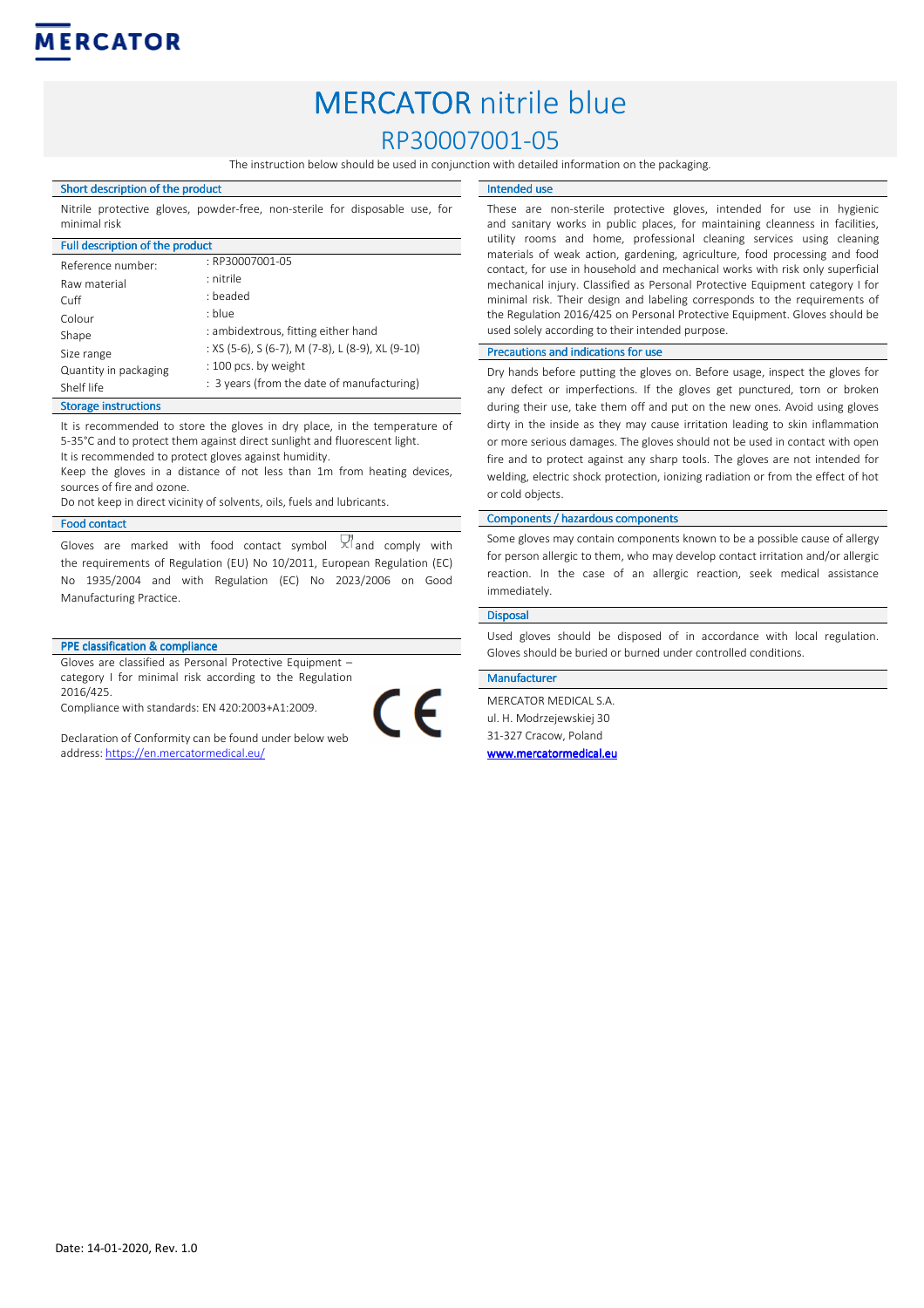# **MERCATOR**